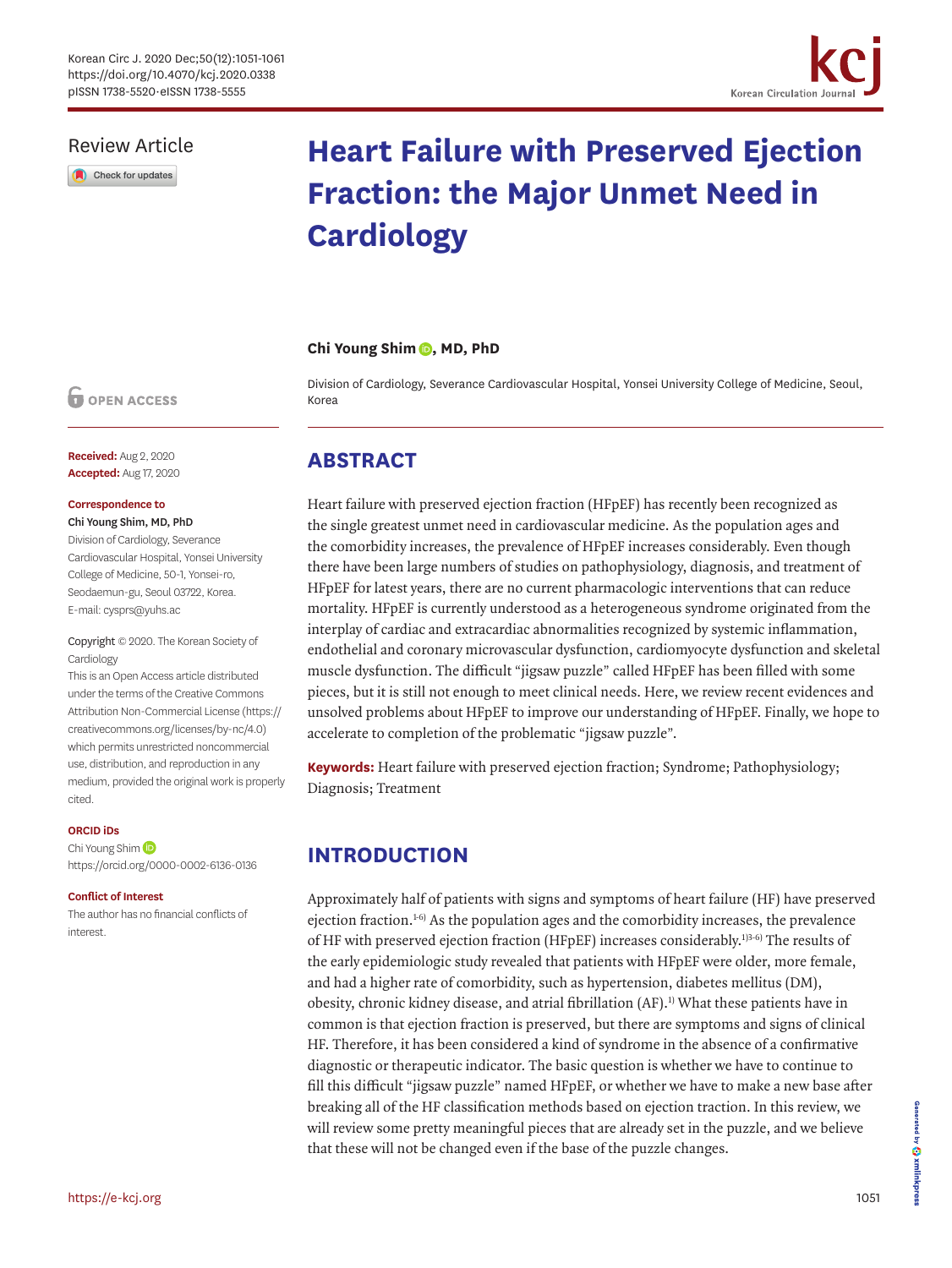<span id="page-1-2"></span><span id="page-1-1"></span>

## **HEART FAILURE WITH PRESERVED EJECTION FRACTION VS. DIASTOLIC HEART FAILURE**

<span id="page-1-3"></span>HFpEF was initially termed diastolic HF.<sup>7)</sup> HFpEF and diastolic HF have been used interchangeably and confusedly for the last 20 years. In principle, HFpEF and diastolic HF are not the same diagnostic terms, and the former should be understood to a larger range of diagnosis since several alternative and complementary mechanisms exist either presence or absence of left ventricular (LV) diastolic dysfunction (**[Figure 1](#page-1-0)**).[8\)](#page-7-4)[9\)](#page-7-5) There has been a recent expansion of the ejection fraction derived classification of patients with HF. Accordingly, HF with midrange ejection fraction and HF with improved ejection fraction appeared recently.<sup>10)[11\)](#page-7-7)</sup> Therefore, the term "diastolic HF" tends not to be used although diastolic HF is also an important term in terms of mechanism. Each of these two terms has its pros and cons. For example, if a patient presented with HF but a meaningful diastolic dysfunction or elevation of LV filling pressure are not proven in diagnostic tests, the patients can be diagnosed with HFpEF, but not enough to be diagnosed with diastolic HF. In the case of HFpEF which the diastolic dysfunction is not proven, there is a fundamental limitation in developing a therapeutic agent because of lack of any indicators to monitor. In order to overcome these shortcomings of HFpEF, there is a trend to classify several key phenotypes in this heterogeneous disease, and construct a treatment strategy according to the main pathophysiology.

# **PATHOPHYSIOLOGY AND PHENOTYPES OF HEART FAILURE WITH PRESERVED EJECTION FRACTION**

There have been a number of efforts to defining phenotypes of patients with HFpEF according to their main features and pathophysiology after a few clinical trials, but repetitively failed to prove benefits of potential pharmacologic treatments in this heterogeneous syndrome.<sup>1245)</sup> Different treatment strategies according to the phenotype have been presented very convincingly, however, it is often difficult to specify this as only one phenotype.<sup>[12](#page-7-8)45)</sup>

Representative phenotypic classifications of HFpEF are presented in **[Figures 2](#page-2-0)** and **[3](#page-3-0)**, which might help physicians to understand the main clinical presentation and pathophysiology in managing patients with HFpEF.[12\)](#page-7-8)[15\)](#page-8-0) As shown in **[Figure 2](#page-2-0)**, patients with HFpEF can be



<span id="page-1-0"></span>**Figure 1.** Basic concepts of diastolic HF and HFpEF.

HF = heart failure; HFpEF = heart failure with preserved ejection fraction; LV = left ventricular.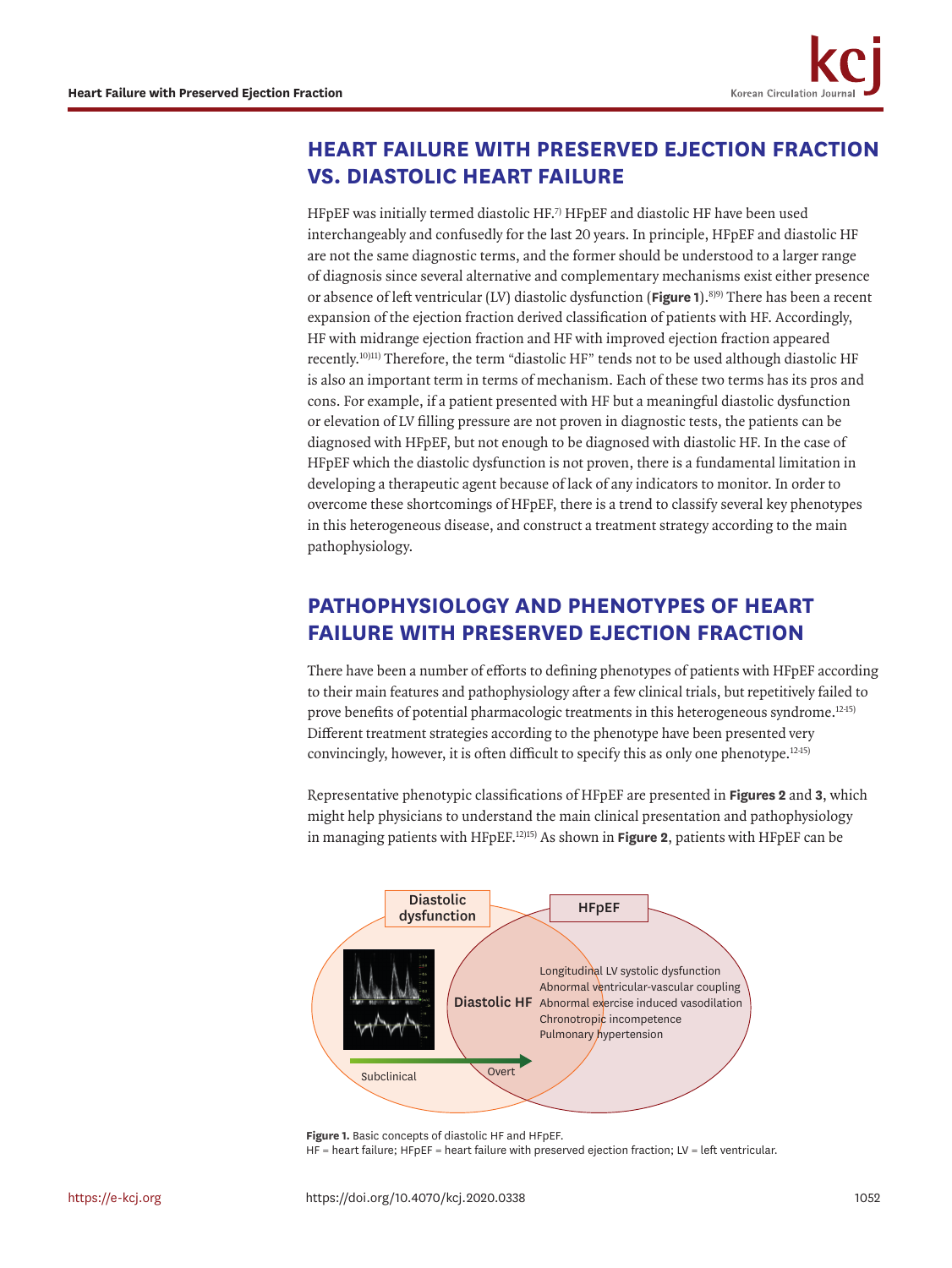roughly classified into 3 phenotypes: exercise induced elevation of LV filling pressures, volume overload or right HF.<sup>12)</sup> The first phenotype of "exercise-induced elevation of LV filling pressures", expressing the lowest risk type, but also the most difficult to diagnose as HFpEF.[12\)](#page-7-8) The predominant symptom in these patients is exertional dyspnea and there are no definite clues in echocardiographic features or brain natriuretic peptide (BNP) levels.<sup>12)</sup> The second phenotype of "volume overload" is the common one that physicians recognize.<sup>12</sup> The third phenotype of "right HF" is the highest risk clinical subclass with poor prognosis.<sup>12</sup> An another attractive phenotype classification of HFpEF that provides clinicians with a specific and effective therapeutic strategies to individual patients is demonstrated in **[Figure 3](#page-3-0)**. [15\)](#page-8-0) There are 8 phenotypes, which include predominant metabolic syndrome (often referred to as "garden variety" associated with hypertension, obesity, DM, metabolic syndrome, and/ or chronic kidney disease), coronary artery disease, predominant right HF, AF, hypertrophic cardiomyopathy like phenotype, valvular heart disease, high-output HF, rare causes such as restrictive cardiomyopathy or constrictive pericarditis[.15\)](#page-8-0) This phenotype classification based on etiology and pathophysiology is quite helpful in guiding initial treatment, but not mutually exclusive, and therefore sometimes difficult to place patients into a single category.[15\)](#page-8-0) However, even in patients classified as a garden variety phenotype after exclusion of certain diseases that require specific treatment, the mechanism of HFpEF varies with a more predominant contributing components among aortic stiffness (increased afterload), cardiometabolic (systemic inflammation), and cardio-renal (increased preload) aspects. Recently,

<span id="page-2-1"></span>

<span id="page-2-0"></span>**Figure 2.** Phenotype classification of HF with preserved ejection fraction based on clinical presentations. ACE = angiotensin-converting enzyme; ARB = angiotensin II receptor blocker; BNP = brain natriuretic peptide; BP = blood pressure; HF = heart failure; LV = left ventricular; PH = pulmonary hypertension; SGLT-2 = sodiumglucose cotransporter-2.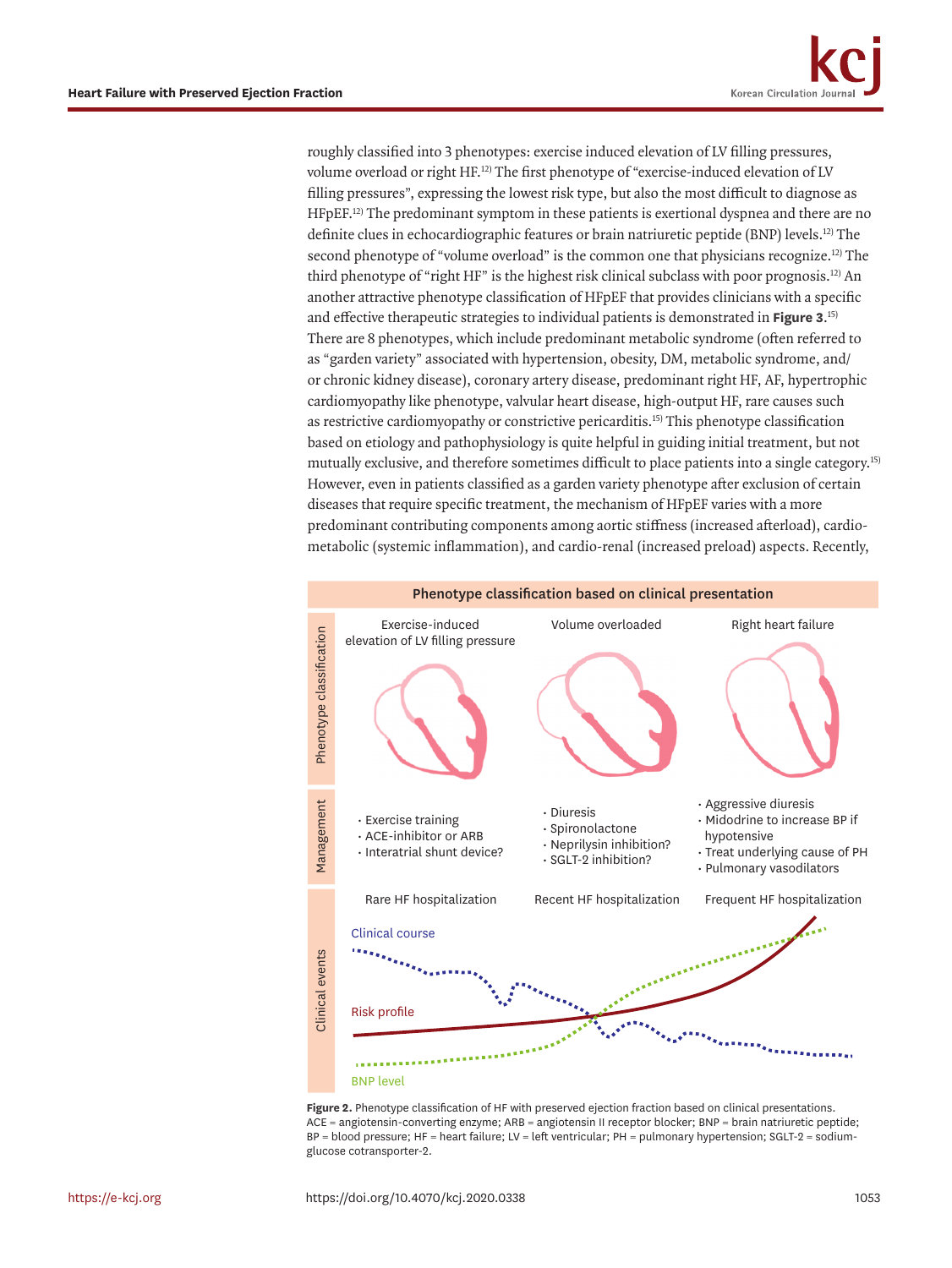| Phenotype classification                        | Management strategies                                                                                                                                                                     |
|-------------------------------------------------|-------------------------------------------------------------------------------------------------------------------------------------------------------------------------------------------|
| Predominant metabolic HFpEF<br>(Garden variety) | Treat comorbidities<br>Enroll in HFpEF clinical trial                                                                                                                                     |
| CAD-HFpEF                                       | Consider revascularization<br>Aggressive medical management of CAD                                                                                                                        |
| Right HF-predominant HFpEF                      | Diuresis/ultrafiltration<br>Digoxin, midodrine, PDE5 inhibitors if superimposed PAH                                                                                                       |
| AF-predominant HFpEF                            | Typically require rate/rhythm control more than anti-hypertensive therapy<br>Trial of cardioversion or ablation, especially if very symptomatic<br>Anticoagulation unless contraindicated |
| <b>HCM-like HFpEF</b>                           | Verapamil, diltiazem, long-acting metoprolol                                                                                                                                              |
| Valvular HFpEF                                  | Medical treatment of underlying valve disease if possible<br>Surgical treatment of valvular disease if indicated                                                                          |
| High output HFpEF                               | Determine and treat underlying cause of high output state<br>Diuretics/ultrafiltration typically necessary                                                                                |
| Rare cause of HFpEF ("zebras")                  | Determine and treat underlying etiology<br>Enroll in clinical trial if possible                                                                                                           |

#### Phenotype classification based on etiology/pathophysiology

Heterogeneity of individual pathophysiology within the "garden variety" phenotype



<span id="page-3-0"></span>**Figure 3.** Phenotype classification of HFpEF based on etiology and pathophysiology. AF = atrial fibrillation; CAD = coronary artery disease; HCM = hypertrophic cardiomyopathy; HF = heart failure; HFpEF = heart failure with preserved ejection fraction; PAH = pulmonary arterial hypertension; PDE5 = phosphodiesterase type 5.

<span id="page-3-3"></span>a few novel "phenomapping" techniques by machine learning to define clusters of patients based on dense phenotypic data have been suggested to provide an unbiased way to classify heterogeneous clinical syndromes of HFpEF.<sup>16)[17\)](#page-8-2)</sup>

### **DIAGNOSTIC CHALLENGES IN HEART FAILURE WITH PRESERVED EJECTION FRACTION**

<span id="page-3-2"></span><span id="page-3-1"></span>The diagnosis of HFpEF is still challenging, because symptoms are nonspecific and can be explained by several alternative non-cardiac conditions, such as chronic lung disease, anemia, and chronic kidney disease.<sup>8)</sup> In patients with phenotypes of volume overload or right HF based on clinical presentation, $12$ ) it is not difficult to document typical signs and symptoms of HF, such as pulmonary congestion, elevated BNP, and advanced diastolic dysfunction on Doppler echocardiography. However, in patients with the phenotype of exercise-induced elevation of LV filling pressure especially in those with significant LV structural abnormalities, we often encounter a few problems of echocardiogram only assessed at rest for HFpEF diagnosis.<sup>[18-](#page-8-3)20)</sup> First, diastolic dysfunction as assessed by echocardiogram is highly prevalent in the elderly population.<sup>19)20)</sup> Second, echocardiographic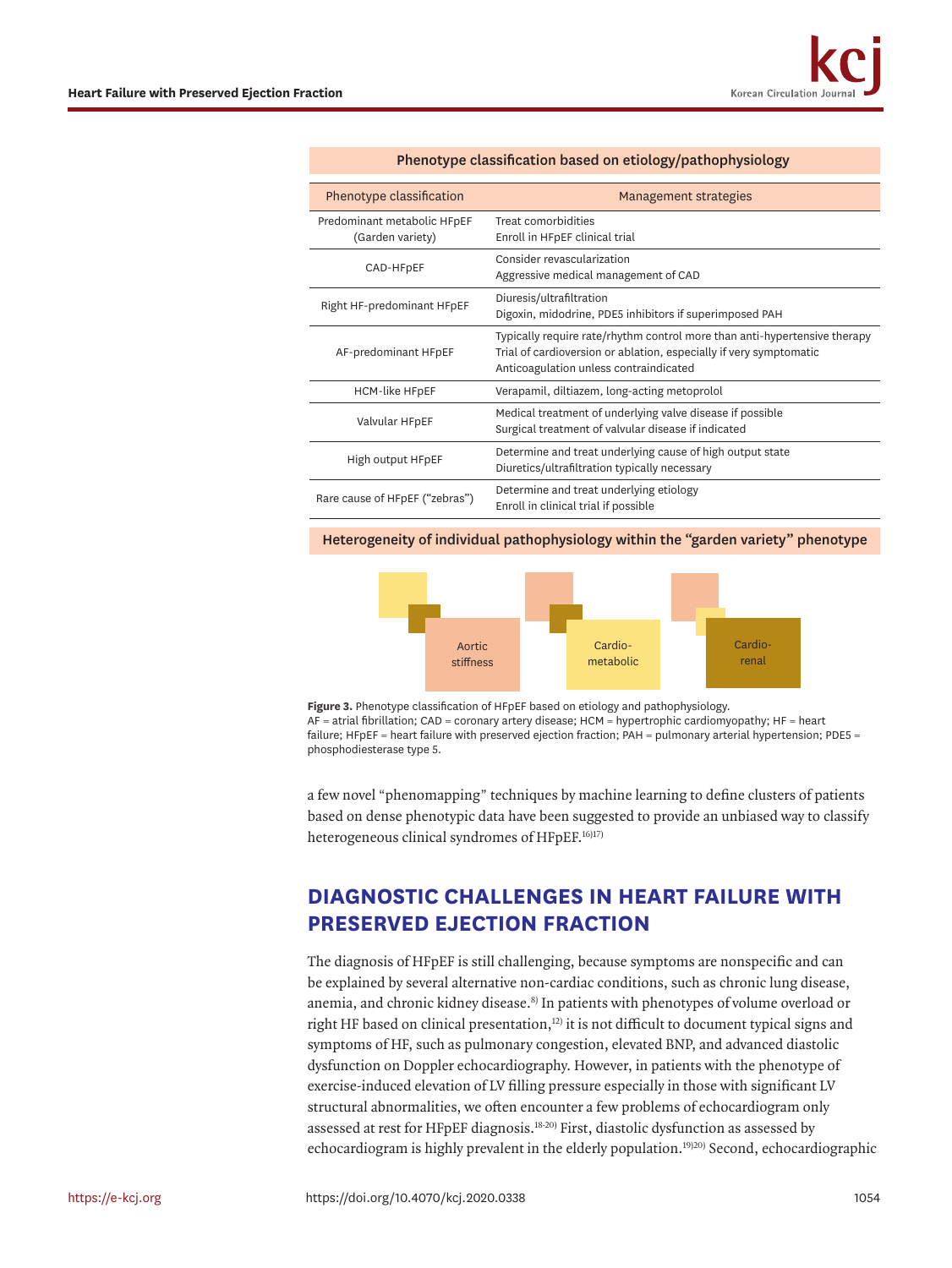<span id="page-4-7"></span><span id="page-4-6"></span><span id="page-4-5"></span><span id="page-4-4"></span><span id="page-4-3"></span><span id="page-4-2"></span><span id="page-4-1"></span>variables indicating diastolic dysfunction may be absent in a significant proportion of patients diagnosed with HFpEF.<sup>[19\)](#page-8-5)</sup> The existing tools to assess LV systolic performance are far from perfect.<sup>19)</sup> Last, viewing HFpEF as results of ventricular stiffening and diastolic dysfunction only is an oversimplification although there are complementary and complex mechanisms[.19\)](#page-8-5) Additionally, exertional dyspnea is a common clinical problem. It can be complex and multiple etiologies such as respiratory causes, cardiac causes, metabolic causes and psychological causes.[20\)](#page-8-4) The differential diagnosis of HFpEF is challenging in stable elderly patients with equivocal symptoms. Therefore, we need to perform an exercise stress test because we cannot explain the patients' symptom completely with a resting echocardiography.[20\)](#page-8-4)[21\)](#page-8-6) A noninvasive diagnostic test for diastolic dysfunction using supine bicycle exercise Doppler echocardiography has been set up about 15 years ago.<sup>20)</sup> Because this echocardiographic method has advantages for evaluation of diastolic function during exercise. It is possible to get continuous imaging at each stages of exercise.<sup>20)</sup> Moreover, since the supine position increases myocardial wall tension and oxygen demand, it is suitable for diastolic stress.<sup>20)</sup> Currently, diastolic stress test is recommended for evaluation of exercise-induced elevation of LV filling pressure if the resting echocardiographic evaluation is inconclusive for diagnosis or exclusion of HFpEF.<sup>[18\)](#page-8-3)[21\)](#page-8-6)</sup> In a simultaneous invasive-echo study in patients with HFpEF and non-cardiac dyspnea, much improved diagnostic performance of adding exercise E/e′ on the European Society of Cardiology criteria were proven by demonstrating a 30% increase of sensitivity from 60% to 90%.[18\)](#page-8-3) In addition to the improvement of diagnostic performance and risk stratification of HFpEF,<sup>21[-25\)](#page-8-7)</sup> diastolic stress test can provide a prognostic information.<sup>26[-28\)](#page-8-9)</sup> Holland et al. showed the incremental prognostic implications of LV filling pressure with exercise in patients with or without inducible myocardial ischemia.[26\)](#page-8-8) Our previous work also demonstrated the prognostic values of exercise-induced elevation of LV filling pressure and consequent exercise-induced pulmonary hypertension in subjects with preserved LV ejection fraction (**[Figure 4](#page-4-0)**).[27\)](#page-8-10) The types and methods of diastolic stress test vary from invasive to noninvasive techniques.<sup>[21\)](#page-8-6)</sup> Therefore, it is needed to apply an appropriate stress test after considering the patient's clinical situation and the established facility in each institution.



<span id="page-4-0"></span>**Figure 4.** Exercise-induced elevation of left ventricular filling pressure and exercise-induced PH detected by diastolic stress echocardiography. PASP = pulmonary artery systolic pressure; PH = pulmonary hypertension; TR = tricuspid regurgitation.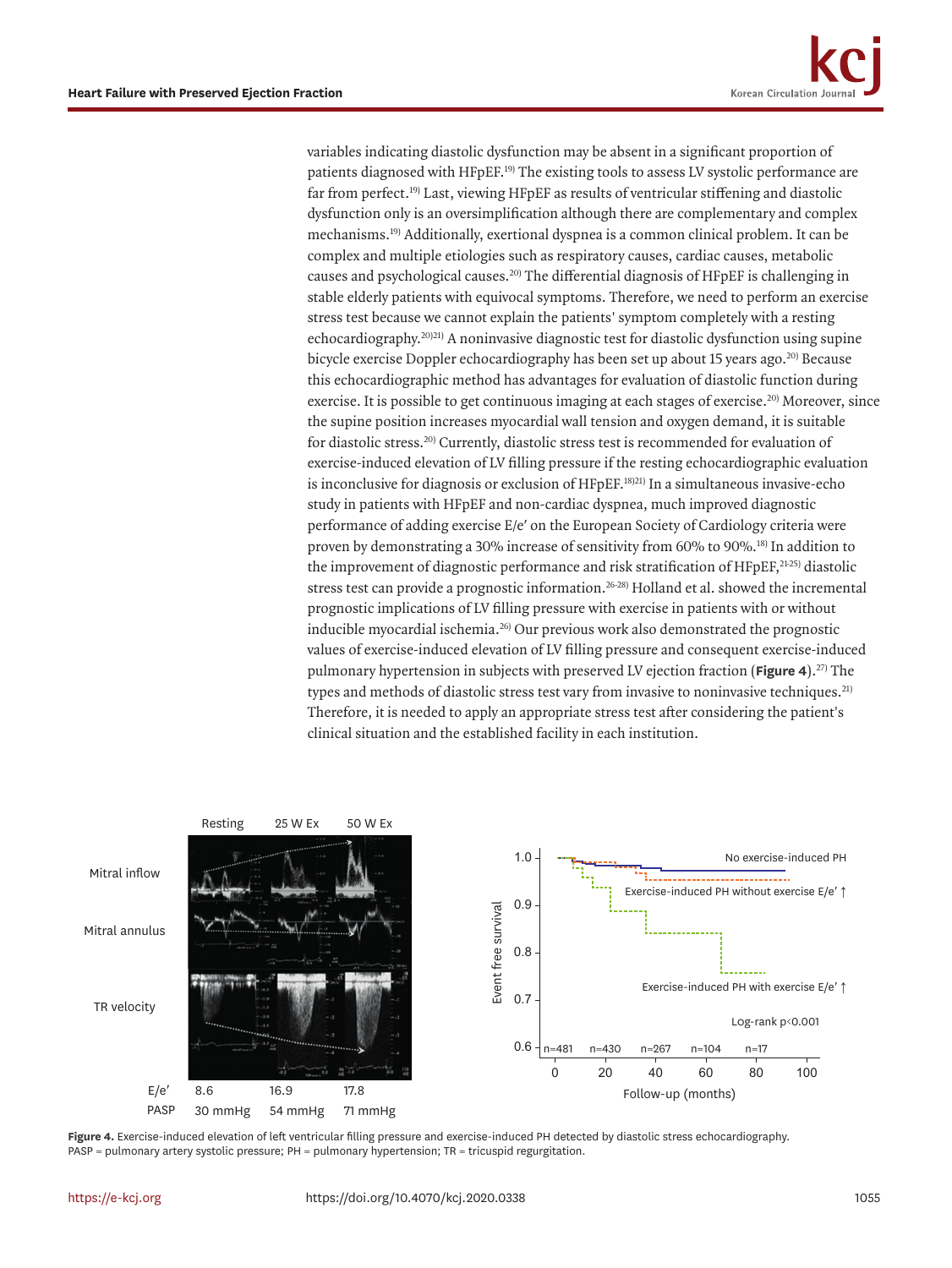# **COMMON COMORBIDITIES IN HEART FAILURE WITH PRESERVED EJECTION FRACTION: HYPERTENSION AND ARTERIAL STIFFNESS**

<span id="page-5-3"></span><span id="page-5-2"></span><span id="page-5-1"></span>Arterial stiffness is a cardinal feature of vascular aging and hypertension.<sup>[29\)](#page-8-11)</sup> The aorta deliveries blood from the LV to the capillaries, acting as a highly efficient conduit and cushion. As the aorta stiffens, blood travels faster, returns earlier, and boosts pressure in late systole. As a result, arterial stiffness results in elevation of augmentation pressure and augmentation index, and widening of the arterial pulse pressure[.30\)](#page-8-12)[31\)](#page-8-13) **[Figure 5](#page-5-0)** shows the possible relationship between arterial stiffness and LV diastolic/longitudinal systolic dysfunction which was originally proposed by Mottram et al.[32\)](#page-9-0) Increased central systolic blood pressure (BP) results in increasing LV afterload and makes myocyte hypertrophy and impaired relaxation. Simultaneously, central aortic diastolic BP decreases.<sup>32)</sup> It reduces coronary perfusion and induces subendocardial ischemia and fibrosis[.32\)](#page-9-0) These adverse effects finally lead to LV diastolic dysfunction and longitudinal systolic dysfunction. Recent studies have demonstrated that noninvasively assessed central BP and variables reflecting arterial mechanical function at rest and with exercise are well correlated with LV diastolic function and LV systolic functional impairments such as LV global longitudinal strain and apical rotation[.33](#page-9-1)[-38\)](#page-9-2) In terms of sex difference in HFpEF, the indices reflecting central arterial stiffness in radial arterial tonometry were higher in women than in men.[38\)](#page-9-2) Additionally, we found that the relationship between variables of arterial stiffness and LV diastolic function was stronger in women.[38\)](#page-9-2) In another study, the dynamic changes of arterial elastance during exercise in patients with hypertension were investigated.<sup>39)</sup> When age-matched men and women with hypertension were compared, there was a steeper rise of arterial elastance index during exercise in hypertensive women.<sup>39)</sup> Moreover, the arterial elastance index during exercise was an independent determinant of exercise duration.<sup>39)</sup> To summarize, arterial stiffness and ventricular-vascular interaction at rest and dynamic changes during stress are considered a principal pathophysiology in patients with HFpEF and should be a therapeutic target for preventing HFpEF.[40](#page-9-4)[-43\)](#page-9-5)

<span id="page-5-7"></span><span id="page-5-6"></span><span id="page-5-5"></span><span id="page-5-4"></span>

<span id="page-5-0"></span>**Figure 5.** Pathophysiologic relationship between arterial stiffness and LV dysfunction. DBP = diastolic blood pressure; LV = left ventricular; SBP = systolic blood pressure.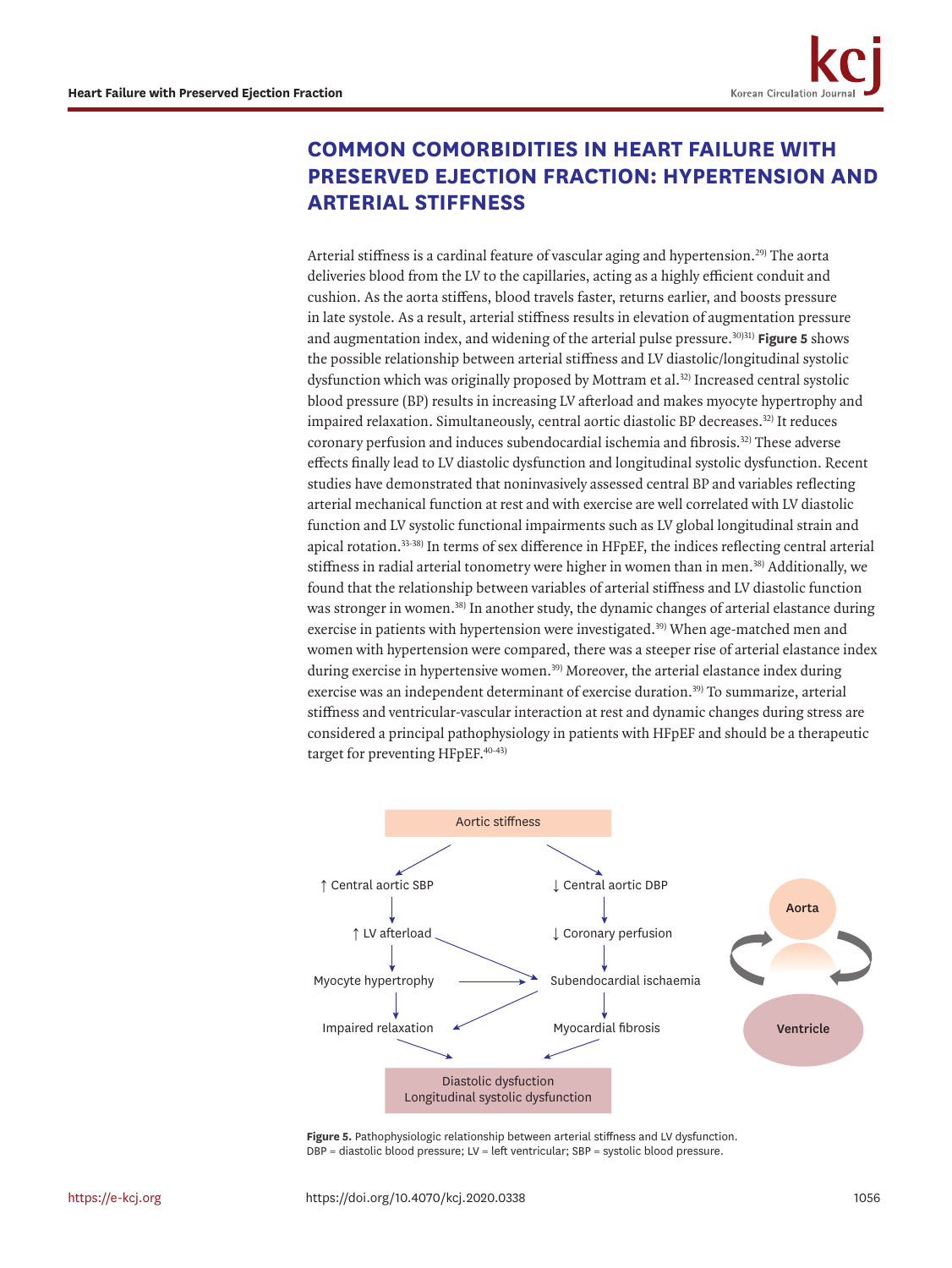### **DIABETES MELLITUS**

<span id="page-6-6"></span><span id="page-6-5"></span><span id="page-6-4"></span><span id="page-6-3"></span><span id="page-6-2"></span>DM is a common comorbidity in HF and has an adverse impact on prognosis.<sup>44)45</sup> Classically, many studies have been conducted on the mechanisms and treatment strategies of diabetic cardiomyopathy, in which myocardial dysfunction occurs in absence of significant coronary artery stenosis in patients with DM.<sup>46)47)</sup> Although definite pathophysiological mechanisms of DM in HFpEF have yet to be elucidated, several common pathological mechanisms have been suggested including microvascular dysfunction, metabolic derangements and systemic inflammation, sodium retention, and impaired skeletal muscle function.<sup>45)</sup> Insulin resistance in DM leads to increase free fatty acid utilization by cardiac myocytes, which may lead to mitochondrial dysfunction, production of toxic lipid intermediates, and increased reactive oxygen species.[45\)](#page-9-7) Hyperglycemia-induced advanced glycation end products result in microvascular dysfunction and decline nitric oxide availability.[48\)](#page-9-10) In addition, hyperglycemia causes up-regulation of the sodium-glucose cotransporter-2 (SGLT-2) leading to increased proximal renal sodium absorption, volume expansion, and decreased of diuretics response[.49\)](#page-9-11) As a result, many previous studies have demonstrated LV diastolic dysfunction and impaired LV longitudinal functional reserve in patients with DM.<sup>50)[51\)](#page-10-0)</sup> Furthermore, impaired LV longitudinal functional reserve in patients with DM without overt heart disease provided incremental prognostic information for composite of death and HF hospitalization.[28\)](#page-8-9) Recently, as expectations for the effect of SGLT-2 inhibitors on improving HF outcome have increased, interests in DM as a risk factor of HFpEF have been amplified. SGLT-2 inhibitors have demonstrated convincing reductions in the incidence and risks of HF in patients with DM[.52-](#page-10-1)[55\)](#page-10-2) Now, studies are underway to prove the beneficial effects of SGLT-2 inhibitors in overt HF patients with or without DM.

### <span id="page-6-8"></span><span id="page-6-7"></span><span id="page-6-0"></span>**OBESITY AND OBSTRUCTIVE SLEEP APNEA**

<span id="page-6-15"></span><span id="page-6-14"></span><span id="page-6-13"></span><span id="page-6-12"></span><span id="page-6-11"></span><span id="page-6-10"></span><span id="page-6-9"></span><span id="page-6-1"></span>Obesity is a major risk factor of HF and also one of the most common comorbidities in patients with HFpEF.[56\)](#page-10-3) Obesity has several harmful effects in aspects of HF, mediated by changes in volume status, cardiac loading, energy substrate utilization, tissue metabolism and systemic inflammation that are believed to promote disease progression.<sup>57)[58\)](#page-10-5)</sup> Typically, obese patients with HFpEF have increased plasma volume with greater biventricular filling pressure, typical myocardial remodeling characterized by increased LV dimensions and mass.[57\)](#page-10-4)[58\)](#page-10-5) Interestingly, obesity is more important risk factor of occurrence of HFpEF in women than in men.[59\)](#page-10-6) Our previous study also demonstrated overweight women had exercise intolerance than lean women through displaying impaired arterial compliance during exercise.<sup>37</sup>) Because obesity is possible to be treated by weight reduction and physical activity, many studies have demonstrated significant improvement in cardiac structure and function after bariatric surgery, dietary or exercise intervention.<sup>60)</sup> In obese patients, obstructive sleep apnea (OSA) is frequently combined and OSA might deteriorate LV diastolic dysfunction and longitudinal systolic function by exposing to episodic hypoxemia, nocturnal sympathetic nervous system activation, elevated BP, oxidative stress and inflammation.<sup>[61\)](#page-10-8)[62\)](#page-10-9)</sup> In our recent randomized, sham controlled clinical trial, continuous positive airway pressure treatment for 3 months in patients with severe OSA improved LV diastolic function more than sham treatment, and was accompanied by improvements in arterial stiffness and ventricularvascular coupling[.63\)](#page-10-10) Moreover, we additionally proved that LV mechanical function assessed by speckle-tracking echocardiography and right ventricular fractional area change were significantly improved by continuous positive airway pressure.<sup>[64\)](#page-10-11)</sup> Hence, obesity and OSA are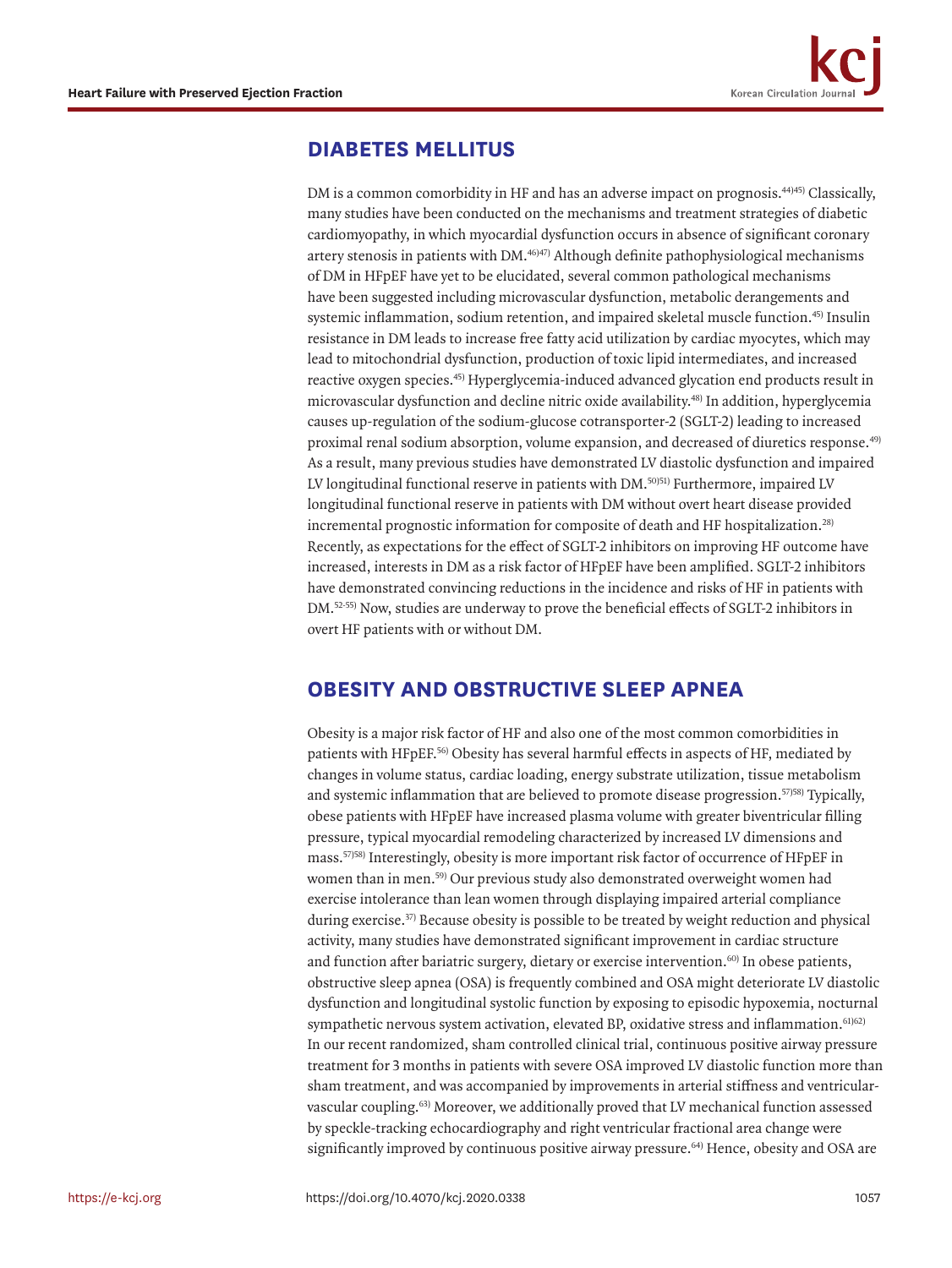modifiable risk factors, so it is necessary to actively evaluate and treat them before myocardial structural and functional changes are too advanced.

### **CONCLUSION**

HFpEF is a heterogeneous clinical syndrome and the single greatest unmet need in cardiovascular medicine. We hope that HFpEF will become a solved disease entity with lots of evidence in the future through more scientific phenotype classification in the era of precision medicine, improved diagnostic imaging even in early stage of disease, applying appropriate drugs and intervention focusing each pathophysiologic mechanism.

### **REFERENCES**

- <span id="page-7-0"></span>[1.](#page-0-0) Owan TE, Hodge DO, Herges RM, Jacobsen SJ, Roger VL, Redfield MM. Trends in prevalence and outcome of heart failure with preserved ejection fraction. *N Engl J Med* 2006;355:251-9. **[PUBMED](http://www.ncbi.nlm.nih.gov/pubmed/16855265) | [CROSSREF](https://doi.org/10.1056/NEJMoa052256)**
- 2. Bhatia RS, Tu JV, Lee DS, et al. Outcome of heart failure with preserved ejection fraction in a populationbased study. *N Engl J Med* 2006;355:260-9. **[PUBMED](http://www.ncbi.nlm.nih.gov/pubmed/16855266) | [CROSSREF](https://doi.org/10.1056/NEJMoa051530)**
	-
- <span id="page-7-2"></span>[3.](#page-0-1) Dunlay SM, Roger VL, Redfield MM. Epidemiology of heart failure with preserved ejection fraction. *Nat Rev Cardiol* 2017;14:591-602. **[PUBMED](http://www.ncbi.nlm.nih.gov/pubmed/28492288) | [CROSSREF](https://doi.org/10.1038/nrcardio.2017.65)**
- 4. Lee JH, Kim MS, Kim EJ, et al. KSHF guidelines for the management of acute heart failure: part I. definition, epidemiology and diagnosis of acute heart failure. *Korean Circ J* 2019;49:1-21. **[PUBMED](http://www.ncbi.nlm.nih.gov/pubmed/30637993) | [CROSSREF](https://doi.org/10.4070/kcj.2018.0373)**
- 5. Lee JH, Kim MS, Yoo BS, et al. KSHF guidelines for the management of acute heart failure: part II. treatment of acute heart failure. *Korean Circ J* 2019;49:22-45. **[PUBMED](http://www.ncbi.nlm.nih.gov/pubmed/30637994) | [CROSSREF](https://doi.org/10.4070/kcj.2018.0349)**
- <span id="page-7-1"></span>[6.](#page-0-1) Kim MS, Lee JH, Cho HJ, et al. KSHF guidelines for the management of acute heart failure: part III. specific management of acute heart failure according to the etiology and co-morbidity. *Korean Circ J* 2019;49:46-68. **[PUBMED](http://www.ncbi.nlm.nih.gov/pubmed/30637995) | [CROSSREF](https://doi.org/10.4070/kcj.2018.0351)**
- <span id="page-7-3"></span>[7.](#page-1-1) Zile MR, Baicu CF, Gaasch WH. Diastolic heart failure--abnormalities in active relaxation and passive stiffness of the left ventricle. *N Engl J Med* 2004;350:1953-9. **[PUBMED](http://www.ncbi.nlm.nih.gov/pubmed/15128895) | [CROSSREF](https://doi.org/10.1056/NEJMoa032566)**
- <span id="page-7-4"></span>[8.](#page-3-1) Oktay AA, Shah SJ. Diagnosis and management of heart failure with preserved ejection fraction: 10 key lessons. *Curr Cardiol Rev* 2015;11:42-52. **[PUBMED](http://www.ncbi.nlm.nih.gov/pubmed/24251461) | [CROSSREF](https://doi.org/10.2174/1573403X09666131117131217)**
- <span id="page-7-5"></span>[9.](#page-1-2) Pfeffer MA, Shah AM, Borlaug BA. Heart failure with preserved ejection fraction in perspective. *Circ Res* 2019;124:1598-617.

- <span id="page-7-6"></span>[10.](#page-1-3) Yancy CW, Jessup M, Bozkurt B, et al. 2013 ACCF/AHA guideline for the management of heart failure: executive summary: a report of the American College of Cardiology Foundation/American Heart Association task force on practice guidelines. *Circulation* 2013;128:1810-52. **[PUBMED](http://www.ncbi.nlm.nih.gov/pubmed/23741057) | [CROSSREF](https://doi.org/10.1161/CIR.0b013e31829e8807)**
- <span id="page-7-7"></span>[11.](#page-1-3) Ponikowski P, Voors AA, Anker SD, et al. 2016 ESC guidelines for the diagnosis and treatment of acute and chronic heart failure: the task force for the diagnosis and treatment of acute and chronic heart failure of the European Society of Cardiology (ESC). Developed with the special contribution of the Heart Failure Association (HFA) of the ESC. *Eur J Heart Fail* 2016;18:891-975. **[PUBMED](http://www.ncbi.nlm.nih.gov/pubmed/27207191) | [CROSSREF](https://doi.org/10.1002/ejhf.592)**
- <span id="page-7-8"></span>[12.](#page-3-2) Shah SJ, Katz DH, Deo RC. Phenotypic spectrum of heart failure with preserved ejection fraction. *Heart Fail Clin* 2014;10:407-18. **[PUBMED](http://www.ncbi.nlm.nih.gov/pubmed/24975905) | [CROSSREF](https://doi.org/10.1016/j.hfc.2014.04.008)**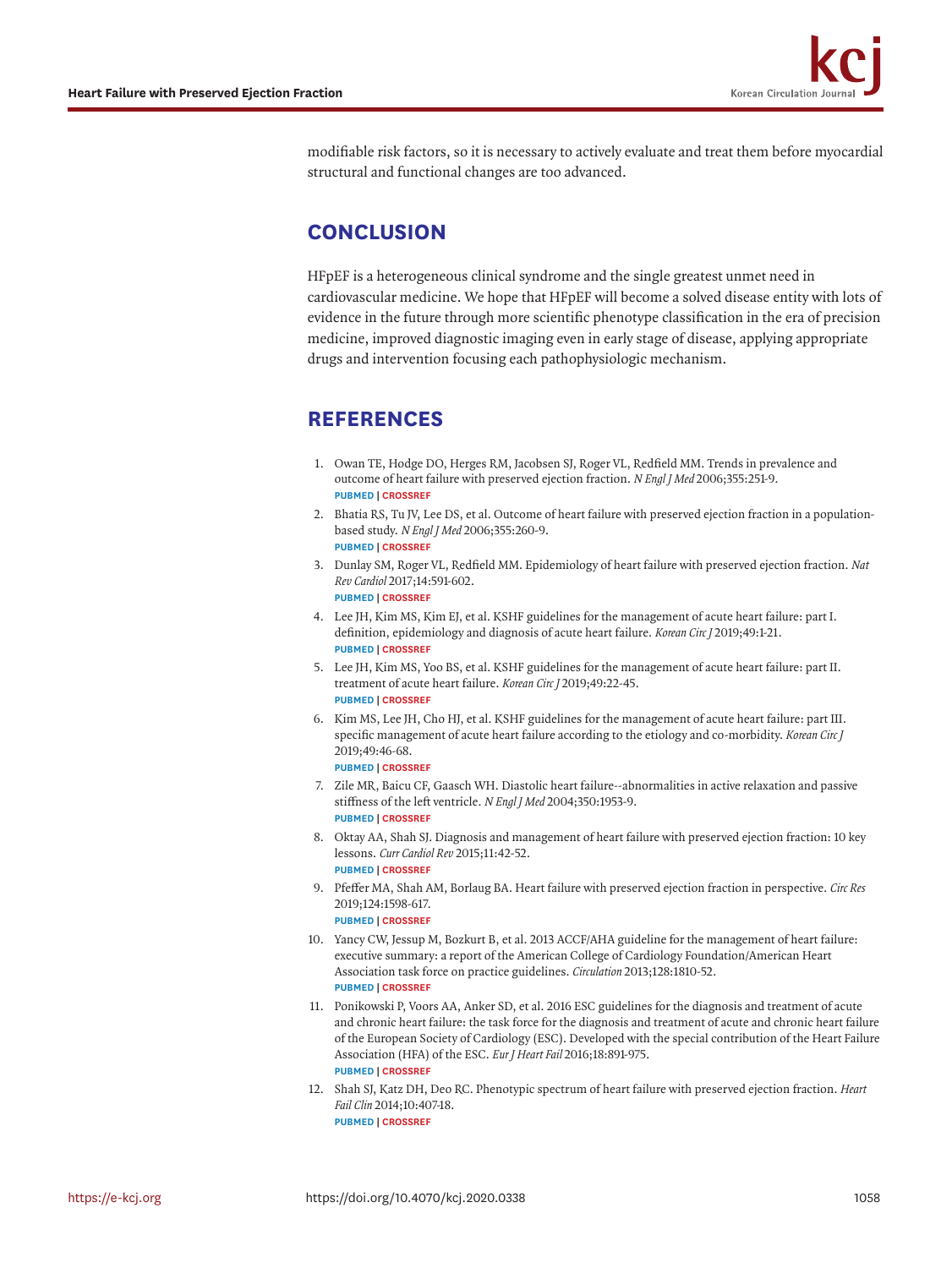- 13. Shah SJ, Kitzman DW, Borlaug BA, et al. Phenotype-specific treatment of heart failure with preserved ejection fraction: a multiorgan roadmap. *Circulation* 2016;134:73-90. **[PUBMED](http://www.ncbi.nlm.nih.gov/pubmed/27358439) | [CROSSREF](https://doi.org/10.1161/CIRCULATIONAHA.116.021884)**
- 14. Lewis GA, Schelbert EB, Williams SG, et al. Biological phenotypes of heart failure with preserved ejection fraction. *J Am Coll Cardiol* 2017;70:2186-200. **[PUBMED](http://www.ncbi.nlm.nih.gov/pubmed/29050567) | [CROSSREF](https://doi.org/10.1016/j.jacc.2017.09.006)**
- <span id="page-8-0"></span>[15.](#page-2-1) Silverman DN, Shah SJ. Treatment of heart failure with preserved ejection fraction (HFpEF): the phenotype-guided approach. *Curr Treat Options Cardiovasc Med* 2019;21:20. **[PUBMED](http://www.ncbi.nlm.nih.gov/pubmed/30982123) | [CROSSREF](https://doi.org/10.1007/s11936-019-0709-4)**
- <span id="page-8-1"></span>[16.](#page-3-3) Shah SJ, Katz DH, Selvaraj S, et al. Phenomapping for novel classification of heart failure with preserved ejection fraction. *Circulation* 2015;131:269-79. **[PUBMED](http://www.ncbi.nlm.nih.gov/pubmed/25398313) | [CROSSREF](https://doi.org/10.1161/CIRCULATIONAHA.114.010637)**
- <span id="page-8-2"></span>[17.](#page-3-3) Shah SJ. 20th annual Feigenbaum lecture: echocardiography for precision medicine-digital biopsy to deconstruct biology. *J Am Soc Echocardiogr* 2019;32:1379-1395.e2. **[PUBMED](http://www.ncbi.nlm.nih.gov/pubmed/31679580) | [CROSSREF](https://doi.org/10.1016/j.echo.2019.08.002)**
- <span id="page-8-3"></span>[18.](#page-4-1) Obokata M, Kane GC, Reddy YNV, Olson TP, Melenovsky V, Borlaug BA. Role of diastolic stress testing in the evaluation for heart failure with preserved ejection fraction: a simultaneous invasiveechocardiographic study. *Circulation* 2017;135:825-38. **[PUBMED](http://www.ncbi.nlm.nih.gov/pubmed/28039229) | [CROSSREF](https://doi.org/10.1161/CIRCULATIONAHA.116.024822)**
- <span id="page-8-5"></span>[19.](#page-4-2) Henning RJ. Diagnosis and treatment of heart failure with preserved left ventricular ejection fraction. *World J Cardiol* 2020;12:7-25. **[PUBMED](http://www.ncbi.nlm.nih.gov/pubmed/31984124) | [CROSSREF](https://doi.org/10.4330/wjc.v12.i1.7)**
- <span id="page-8-4"></span>[20.](#page-4-3) Ha JW, Oh JK, Pellikka PA, et al. Diastolic stress echocardiography: a novel noninvasive diagnostic test for diastolic dysfunction using supine bicycle exercise Doppler echocardiography. *J Am Soc Echocardiogr* 2005;18:63-8. **[PUBMED](http://www.ncbi.nlm.nih.gov/pubmed/15637491) | [CROSSREF](https://doi.org/10.1016/j.echo.2004.08.033)**
- <span id="page-8-6"></span>[21.](#page-4-4) Ha JW, Andersen OS, Smiseth OA. Diastolic stress test: invasive and noninvasive testing. *JACC Cardiovasc Imaging* 2020;13:272-82. **[PUBMED](http://www.ncbi.nlm.nih.gov/pubmed/31202741) | [CROSSREF](https://doi.org/10.1016/j.jcmg.2019.01.037)**
- 22. Ha JW, Choi D, Park S, et al. Left ventricular diastolic functional reserve during exercise in patients with impaired myocardial relaxation at rest. *Heart* 2009;95:399-404. **[PUBMED](http://www.ncbi.nlm.nih.gov/pubmed/18653572) | [CROSSREF](https://doi.org/10.1136/hrt.2008.145441)**
- 23. Choi EY, Shim CY, Kim SA, et al. Passive leg-raise is helpful to identify impaired diastolic functional reserve during exercise in patients with abnormal myocardial relaxation. *J Am Soc Echocardiogr* 2010;23:523-30. **[PUBMED](http://www.ncbi.nlm.nih.gov/pubmed/20226626) | [CROSSREF](https://doi.org/10.1016/j.echo.2010.02.004)**
- 24. Choi EY, Ha JW, Rim SJ, et al. Incremental value of left ventricular diastolic function reserve index for predicting exercise capacity in patients with hypertrophic cardiomyopathy. *J Am Soc Echocardiogr* 2008;21:487-92. **[PUBMED](http://www.ncbi.nlm.nih.gov/pubmed/17904804) | [CROSSREF](https://doi.org/10.1016/j.echo.2007.08.041)**
- <span id="page-8-7"></span>[25.](#page-4-5) Moon J, Hong YJ, Kim YJ, et al. Extent of late gadolinium enhancement on cardiovascular magnetic resonance imaging and its relation to left ventricular longitudinal functional reserve during exercise in patients with hypertrophic cardiomyopathy. *Circ J* 2013;77:1742-9.
- <span id="page-8-8"></span>[26.](#page-4-6) Holland DJ, Prasad SB, Marwick TH. Prognostic implications of left ventricular filling pressure with exercise. *Circ Cardiovasc Imaging* 2010;3:149-56. **[PUBMED](http://www.ncbi.nlm.nih.gov/pubmed/20233862) | [CROSSREF](https://doi.org/10.1161/CIRCIMAGING.109.908152)**
- <span id="page-8-10"></span>[27.](#page-4-7) Shim CY, Kim SA, Choi D, et al. Clinical outcomes of exercise-induced pulmonary hypertension in subjects with preserved left ventricular ejection fraction: implication of an increase in left ventricular filling pressure during exercise. *Heart* 2011;97:1417-24. **[PUBMED](http://www.ncbi.nlm.nih.gov/pubmed/21653218) | [CROSSREF](https://doi.org/10.1136/hrt.2010.220467)**
- <span id="page-8-9"></span>[28.](#page-6-0) Kim SA, Shim CY, Kim JM, et al. Impact of left ventricular longitudinal diastolic functional reserve on clinical outcome in patients with type 2 diabetes mellitus. *Heart* 2011;97:1233-8. **[PUBMED](http://www.ncbi.nlm.nih.gov/pubmed/21653219) | [CROSSREF](https://doi.org/10.1136/hrt.2010.219220)**
- <span id="page-8-11"></span>[29.](#page-5-1) Mitchell GF. Arterial stiffness and hypertension: chicken or egg? *Hypertension* 2014;64:210-4. **[PUBMED](http://www.ncbi.nlm.nih.gov/pubmed/24799614) | [CROSSREF](https://doi.org/10.1161/HYPERTENSIONAHA.114.03449)**
- <span id="page-8-12"></span>[30.](#page-5-2) Shim CY. Arterial-cardiac interaction: the concept and implications. *J Cardiovasc Ultrasound* 2011;19:62-6. **[PUBMED](http://www.ncbi.nlm.nih.gov/pubmed/21860718) | [CROSSREF](https://doi.org/10.4250/jcu.2011.19.2.62)**
- <span id="page-8-13"></span>[31.](#page-5-2) Shim CY, Hong GR, Ha JW. Ventricular stiffness and ventricular-arterial coupling in heart failure: what is it, how to assess, and why? *Heart Fail Clin* 2019;15:267-74. **[PUBMED](http://www.ncbi.nlm.nih.gov/pubmed/30832817) | [CROSSREF](https://doi.org/10.1016/j.hfc.2018.12.006)**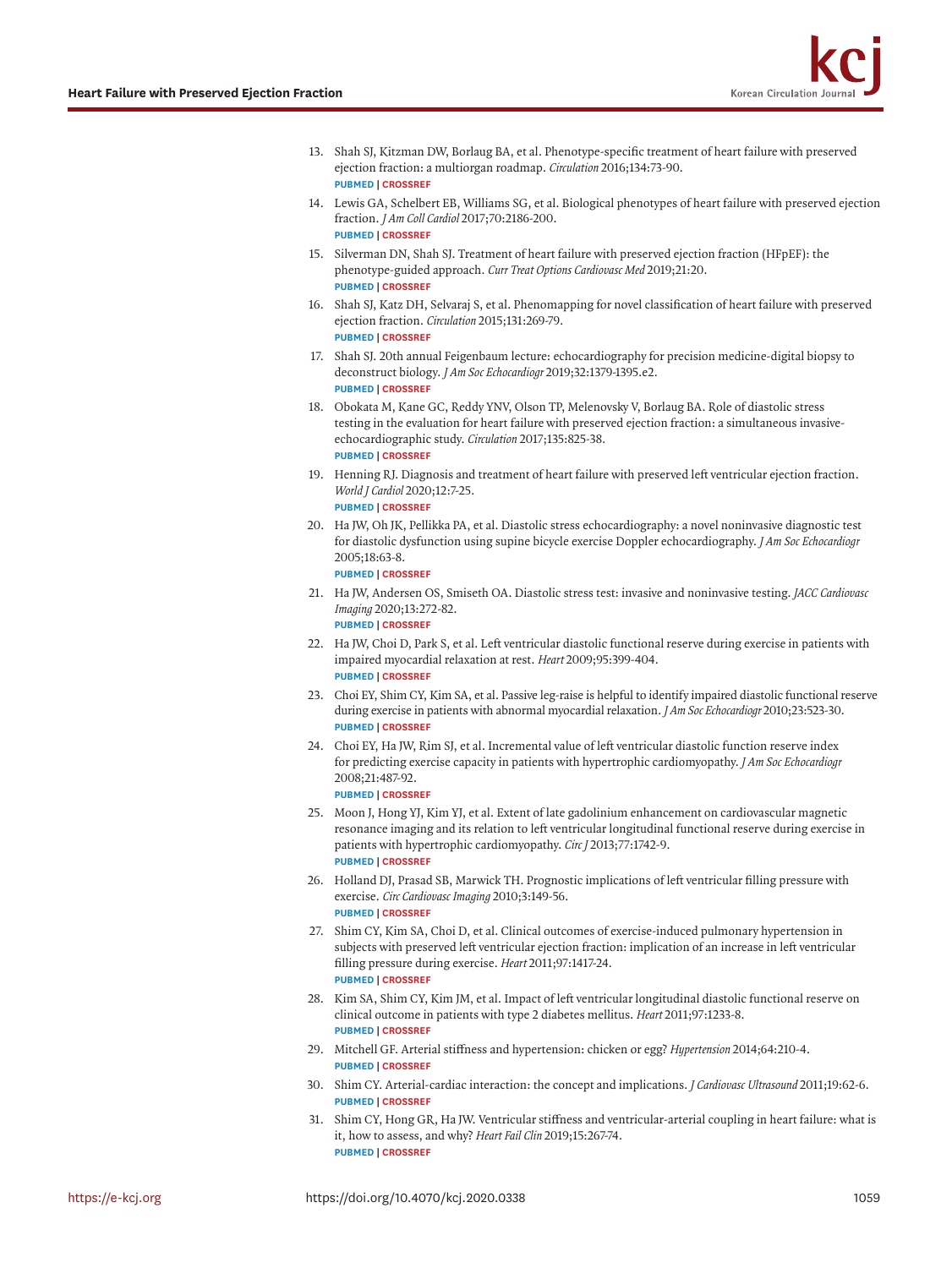- <span id="page-9-0"></span>[32.](#page-5-3) Mottram PM, Haluska BA, Leano R, Carlier S, Case C, Marwick TH. Relation of arterial stiffness to diastolic dysfunction in hypertensive heart disease. *Heart* 2005;91:1551-6. **[PUBMED](http://www.ncbi.nlm.nih.gov/pubmed/16287739) | [CROSSREF](https://doi.org/10.1136/hrt.2004.046805)**
- <span id="page-9-1"></span>[33.](#page-5-4) Kim D, Shim CY, Hong GR, et al. Differences in left ventricular functional adaptation to arterial stiffness and neurohormonal activation in patients with hypertension: a study with two-dimensional layer-specific speckle tracking echocardiography. *Clin Hypertens* 2017;23:21. **[PUBMED](http://www.ncbi.nlm.nih.gov/pubmed/29119005) | [CROSSREF](https://doi.org/10.1186/s40885-017-0078-9)**
- 34. Shim CY, Park S, Choi EY, et al. The relationship between ventricular-vascular uncoupling during exercise and impaired left ventricular longitudinal functional reserve in hypertensive patients. *J Am Soc Hypertens* 2013;7:198-205.

- 35. Shim CY, Hong GR, Park S, et al. Impact of central haemodynamics on left ventricular function in individuals with an exaggerated blood pressure response to exercise. *J Hypertens* 2015;33:612-20. **[PUBMED](http://www.ncbi.nlm.nih.gov/pubmed/25479033) | [CROSSREF](https://doi.org/10.1097/HJH.0000000000000431)**
- 36. Lee JS, Shim CY, Wi J, et al. Left ventricular diastolic function is closely associated with mechanical function of the left atrium in patients with paroxysmal atrial fibrillation. *Circ J* 2013;77:697-704. **[PUBMED](http://www.ncbi.nlm.nih.gov/pubmed/23196755) | [CROSSREF](https://doi.org/10.1253/circj.CJ-12-1009)**
- <span id="page-9-13"></span>[37.](#page-6-1) Shim CY, Yang WI, Park S, et al. Overweight and its association with aortic pressure wave reflection after exercise. *Am J Hypertens* 2011;24:1136-42. **[PUBMED](http://www.ncbi.nlm.nih.gov/pubmed/21833042) | [CROSSREF](https://doi.org/10.1038/ajh.2011.121)**
- <span id="page-9-2"></span>[38.](#page-5-5) Shim CY, Park S, Choi D, et al. Sex differences in central hemodynamics and their relationship to left ventricular diastolic function. *J Am Coll Cardiol* 2011;57:1226-33. **[PUBMED](http://www.ncbi.nlm.nih.gov/pubmed/21371640) | [CROSSREF](https://doi.org/10.1016/j.jacc.2010.09.067)**
- <span id="page-9-3"></span>[39.](#page-5-6) Park S, Ha JW, Shim CY, et al. Gender-related difference in arterial elastance during exercise in patients with hypertension. *Hypertension* 2008;51:1163-9. **[PUBMED](http://www.ncbi.nlm.nih.gov/pubmed/18259019) | [CROSSREF](https://doi.org/10.1161/HYPERTENSIONAHA.107.106690)**
- <span id="page-9-4"></span>[40.](#page-5-7) Kass DA. Ventricular arterial stiffening: integrating the pathophysiology. *Hypertension* 2005;46:185-93. **[PUBMED](http://www.ncbi.nlm.nih.gov/pubmed/15911741) | [CROSSREF](https://doi.org/10.1161/01.HYP.0000168053.34306.d4)**
- 41. Chirinos JA, Segers P, Hughes T, Townsend R. Large-artery stiffness in health and disease: JACC state-ofthe-art review. *J Am Coll Cardiol* 2019;74:1237-63. **[PUBMED](http://www.ncbi.nlm.nih.gov/pubmed/31466622) | [CROSSREF](https://doi.org/10.1016/j.jacc.2019.07.012)**
- 42. Weber T, Chirinos JA. Pulsatile arterial haemodynamics in heart failure. *Eur Heart J* 2018;39:3847-54. **[PUBMED](http://www.ncbi.nlm.nih.gov/pubmed/29947746) | [CROSSREF](https://doi.org/10.1093/eurheartj/ehy346)**
- <span id="page-9-5"></span>[43.](#page-5-7) Tan YT, Wenzelburger F, Lee E, et al. The pathophysiology of heart failure with normal ejection fraction: exercise echocardiography reveals complex abnormalities of both systolic and diastolic ventricular function involving torsion, untwist, and longitudinal motion. *J Am Coll Cardiol* 2009;54:36-46. **[PUBMED](http://www.ncbi.nlm.nih.gov/pubmed/19555838) | [CROSSREF](https://doi.org/10.1016/j.jacc.2009.03.037)**
- <span id="page-9-6"></span>[44.](#page-6-2) De Groote P, Lamblin N, Mouquet F, et al. Impact of diabetes mellitus on long-term survival in patients with congestive heart failure. *Eur Heart J* 2004;25:656-62. **[PUBMED](http://www.ncbi.nlm.nih.gov/pubmed/15084370) | [CROSSREF](https://doi.org/10.1016/j.ehj.2004.01.010)**
- <span id="page-9-7"></span>[45.](#page-6-3) McHugh K, DeVore AD, Wu J, et al. Heart failure with preserved ejection fraction and diabetes: JACC state-of-the-art review. *J Am Coll Cardiol* 2019;73:602-11. **[PUBMED](http://www.ncbi.nlm.nih.gov/pubmed/30732715) | [CROSSREF](https://doi.org/10.1016/j.jacc.2018.11.033)**
- <span id="page-9-8"></span>[46.](#page-6-4) Shim CY, Park S, Choi EY, et al. Is albuminuria an indicator of myocardial dysfunction in diabetic patients without overt heart disease? A study with Doppler strain and strain rate imaging. *Metabolism* 2008;57:448-52. **[PUBMED](http://www.ncbi.nlm.nih.gov/pubmed/18328343) | [CROSSREF](https://doi.org/10.1016/j.metabol.2007.11.003)**
- <span id="page-9-9"></span>[47.](#page-6-4) Shim CY, Song BW, Cha MJ, et al. Combination of a peroxisome proliferator-activated receptor-gamma agonist and an angiotensin II receptor blocker attenuates myocardial fibrosis and dysfunction in type 2 diabetic rats. *J Diabetes Investig* 2014;5:362-71. **[PUBMED](http://www.ncbi.nlm.nih.gov/pubmed/25411595) | [CROSSREF](https://doi.org/10.1111/jdi.12153)**
- <span id="page-9-10"></span>[48.](#page-6-5) Dei Cas A, Khan SS, Butler J, et al. Impact of diabetes on epidemiology, treatment, and outcomes of patients with heart failure. *JACC Heart Fail* 2015;3:136-45. **[PUBMED](http://www.ncbi.nlm.nih.gov/pubmed/25660838) | [CROSSREF](https://doi.org/10.1016/j.jchf.2014.08.004)**
- <span id="page-9-11"></span>[49.](#page-6-6) Heerspink HJ, Perkins BA, Fitchett DH, Husain M, Cherney DZ. Sodium glucose cotransporter 2 inhibitors in the treatment of diabetes mellitus: cardiovascular and kidney effects, potential mechanisms, and clinical applications. *Circulation* 2016;134:752-72. **[PUBMED](http://www.ncbi.nlm.nih.gov/pubmed/27470878) | [CROSSREF](https://doi.org/10.1161/CIRCULATIONAHA.116.021887)**
- <span id="page-9-12"></span>[50.](#page-6-7) Ha JW, Lee HC, Park S, et al. Gender-related difference in left ventricular diastolic elastance during exercise in patients with diabetes mellitus. *Circ J* 2008;72:1443-8. **[PUBMED](http://www.ncbi.nlm.nih.gov/pubmed/18724019) | [CROSSREF](https://doi.org/10.1253/circj.CJ-07-1028)**